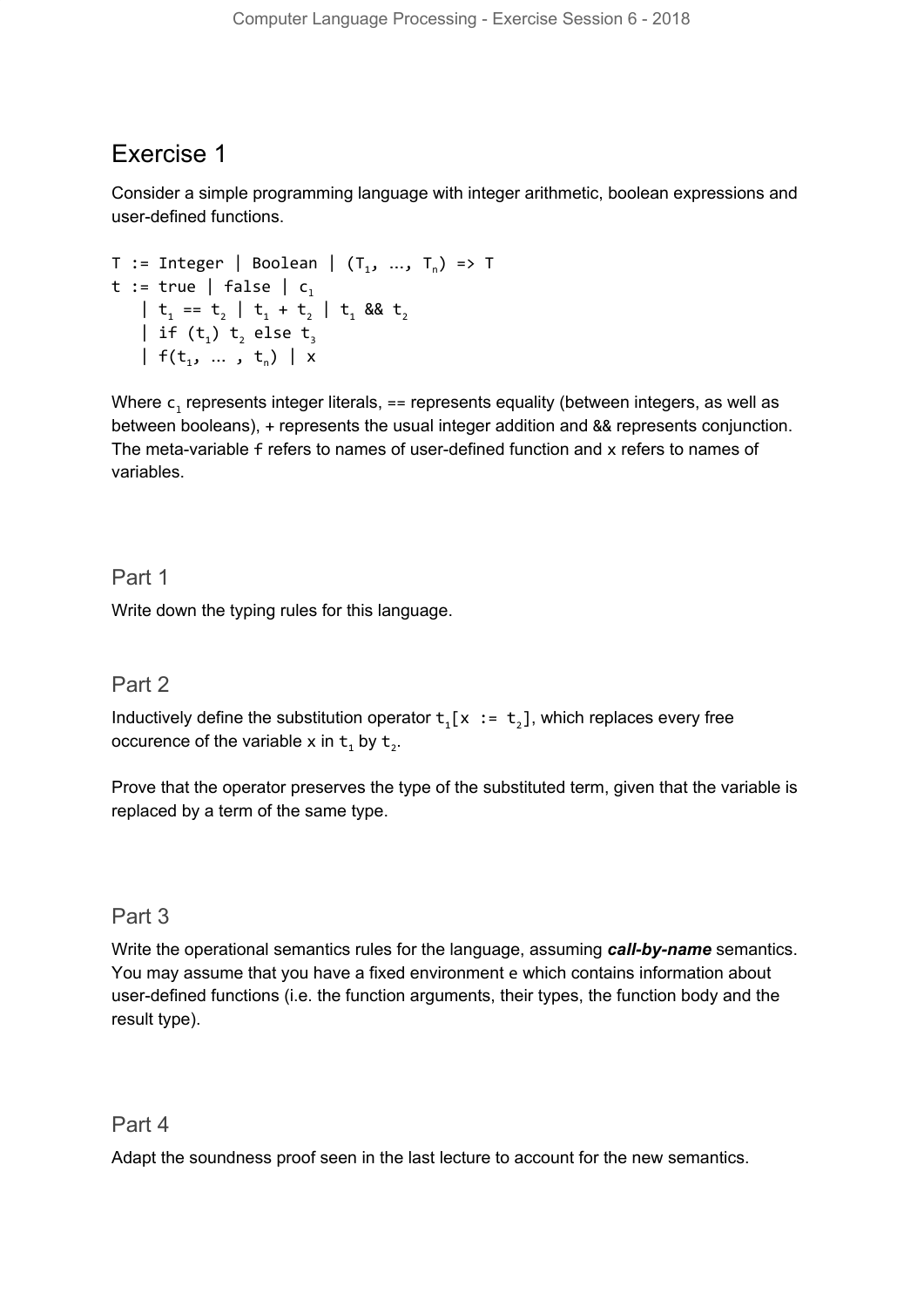# Exercise 2

In this second exercise, we will have a look at a simple programming language with the following types and terms:

```
T := Integer | Pos | Neg
t := c_1 | t_1 + t_2 | t_1 * t_2 | t_1 / t_2
```
Integer is the type of all integer numbers, while Pos is the type of all *strictly* positive integer numbers and Neg the type of all *strictly* negative numbers. Note that, interestingly, some terms will accept multiple types.

For instance, 14 will have the types Integer and Pos, while -2 will have the types Integer and Neg. The constant 0 on the other hand will only have the type Integer.

#### Part 1

Write down typing rules for the terms of the language. Try to preserve information about positivity and negativity. Also, make sure that your type system prohibits division by zero.

#### Part 2

Under your type system, what are the types, if any, of the following terms? Write down a derivation for each possible type.

1 + 1 -2 \* 4  $-1 * (2 + -1)$  $7 / (18 + -1)$